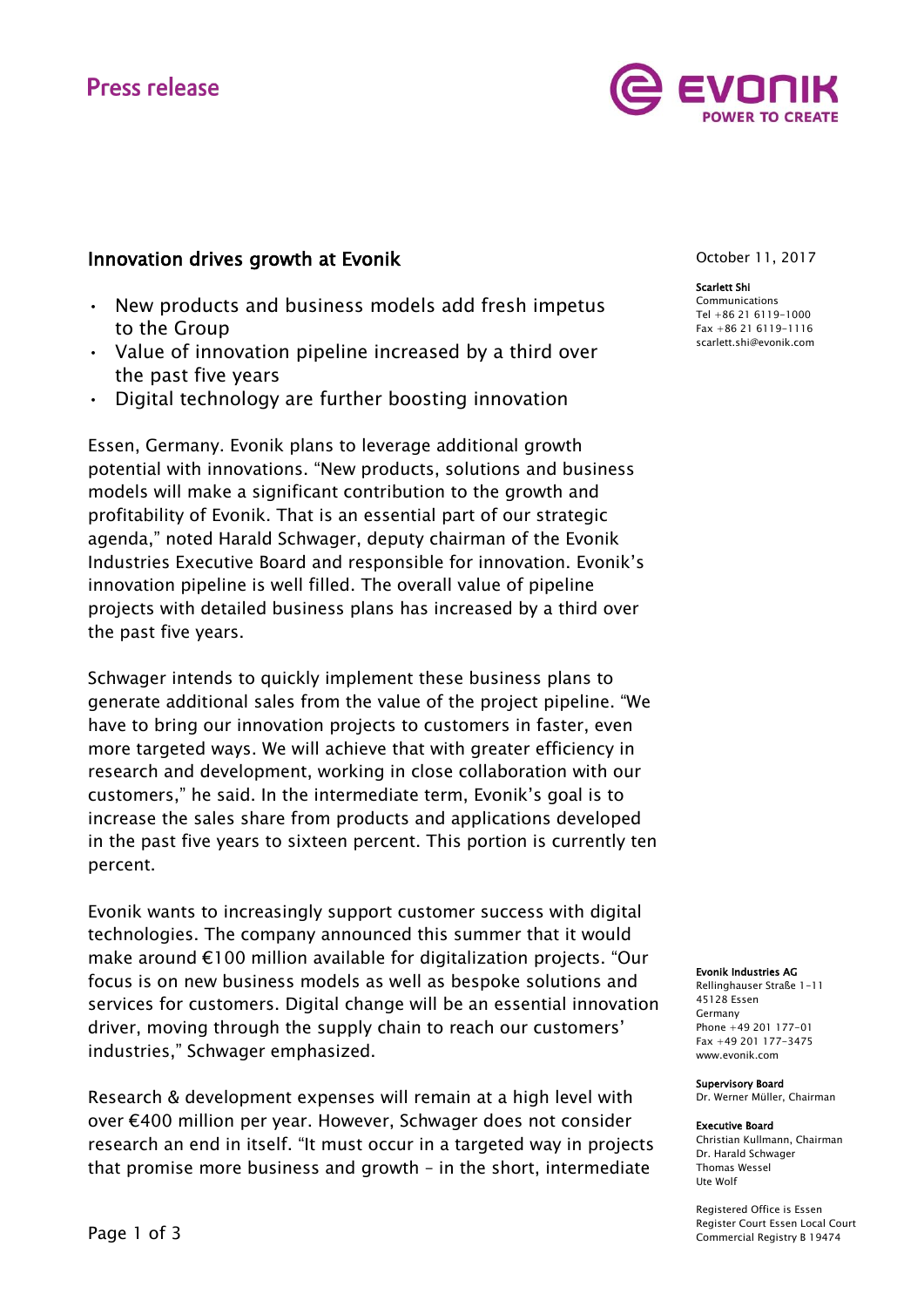# **Press release**



and long term." Accordingly, some ninety percent of funds are invested in the research efforts of the operative segments, and specifically in businesses with particularly high growth potential. The revenue share of R&D expenses (R&D ratio) in these businesses is already between 4 and 6 percent. Throughout the Group, the R&D ratio exceeds 3 percent.

"Innovation is the key to securing and expanding our market positions. On top of that, we are focusing on areas that will generate new business for us, driven by innovation," says Ulrich Küsthardt, Chief Innovation Officer. Evonik places particular emphasis on six innovation growth fields: Sustainable Nutrition, Healthcare Solutions, Advanced Food Ingredients, Membranes, Cosmetic Solutions und Additive Manufacturing. Each of them is backed up by a clear strategy with business objectives, market goals and business models, up to and including the acquisition of competencies. "The innovations from these fields will generate another €1 billion in sales by the year 2025," Küsthardt explains.

| R&D expenses                                                                       | €438 million              |
|------------------------------------------------------------------------------------|---------------------------|
| R&D expenses 2011 - 2016                                                           | Average increase: 4% p.a. |
| R&D ratio                                                                          | 3.4%                      |
| Sales share from new products and applications developed in the<br>past five years | approx. $10%$             |
| Value development of the innovation pipeline from 2012 to 2016                     | increase by one third     |
| Patent-driven sales                                                                | 56%                       |
| No. of new patent applications filed in 2016                                       | approx. 230               |
| Patents held and applications filed:                                               | approx. 24,500            |
| Registered / pending trademarks:                                                   | approx. 7,000             |
| R&D employees                                                                      | approx. 2,700             |
| R&D locations                                                                      | 35                        |

## R&D at Evonik in 2016